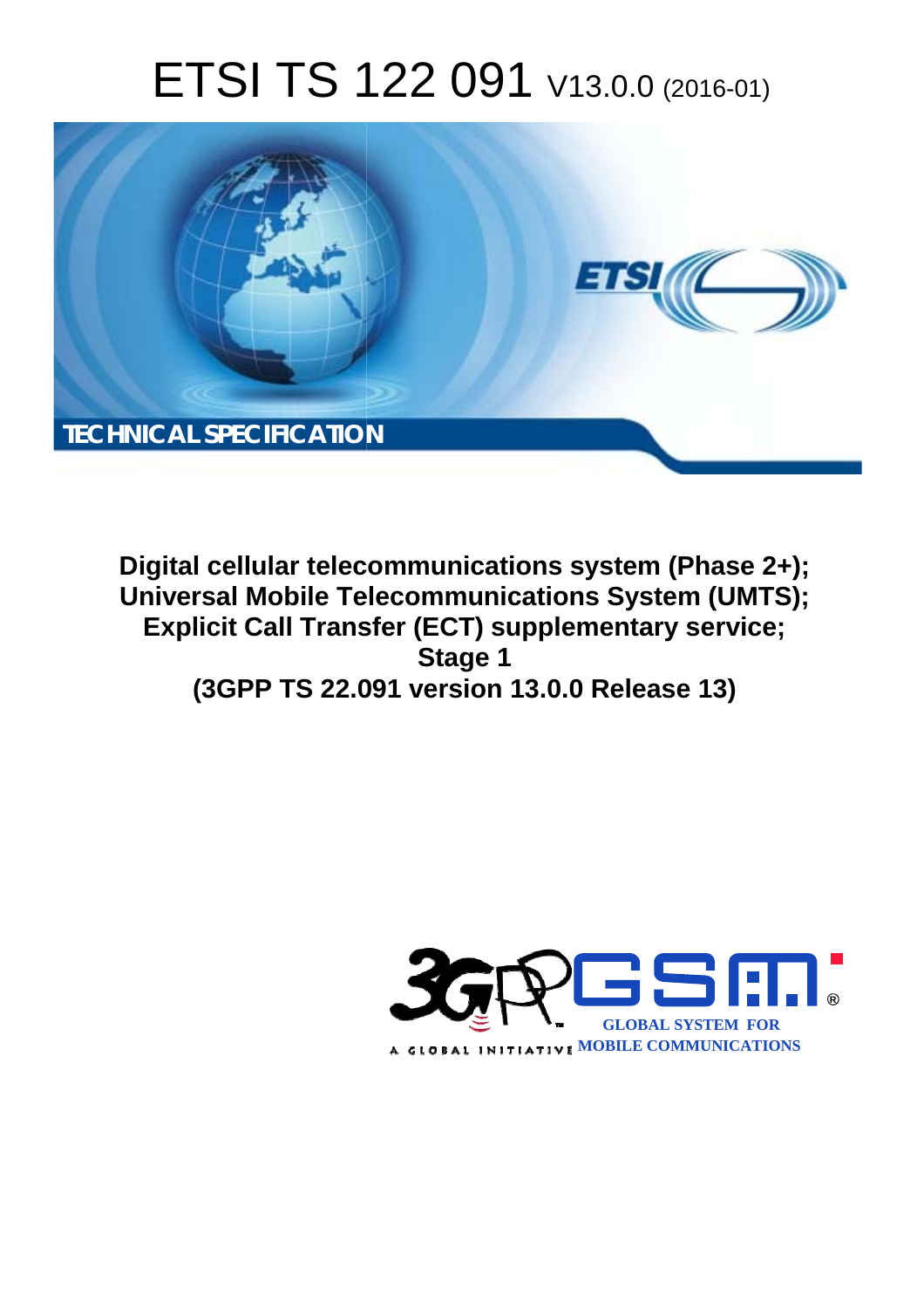Reference RTS/TSGS-0122091vd00

> Keywords GSM,UMTS

#### *ETSI*

#### 650 Route des Lucioles F-06921 Sophia Antipolis Cedex - FRANCE

Tel.: +33 4 92 94 42 00 Fax: +33 4 93 65 47 16

Siret N° 348 623 562 00017 - NAF 742 C Association à but non lucratif enregistrée à la Sous-Préfecture de Grasse (06) N° 7803/88

#### *Important notice*

The present document can be downloaded from: <http://www.etsi.org/standards-search>

The present document may be made available in electronic versions and/or in print. The content of any electronic and/or print versions of the present document shall not be modified without the prior written authorization of ETSI. In case of any existing or perceived difference in contents between such versions and/or in print, the only prevailing document is the print of the Portable Document Format (PDF) version kept on a specific network drive within ETSI Secretariat.

Users of the present document should be aware that the document may be subject to revision or change of status. Information on the current status of this and other ETSI documents is available at <http://portal.etsi.org/tb/status/status.asp>

If you find errors in the present document, please send your comment to one of the following services: <https://portal.etsi.org/People/CommiteeSupportStaff.aspx>

#### *Copyright Notification*

No part may be reproduced or utilized in any form or by any means, electronic or mechanical, including photocopying and microfilm except as authorized by written permission of ETSI.

The content of the PDF version shall not be modified without the written authorization of ETSI. The copyright and the foregoing restriction extend to reproduction in all media.

> © European Telecommunications Standards Institute 2016. All rights reserved.

**DECT**TM, **PLUGTESTS**TM, **UMTS**TM and the ETSI logo are Trade Marks of ETSI registered for the benefit of its Members. **3GPP**TM and **LTE**™ are Trade Marks of ETSI registered for the benefit of its Members and of the 3GPP Organizational Partners.

**GSM**® and the GSM logo are Trade Marks registered and owned by the GSM Association.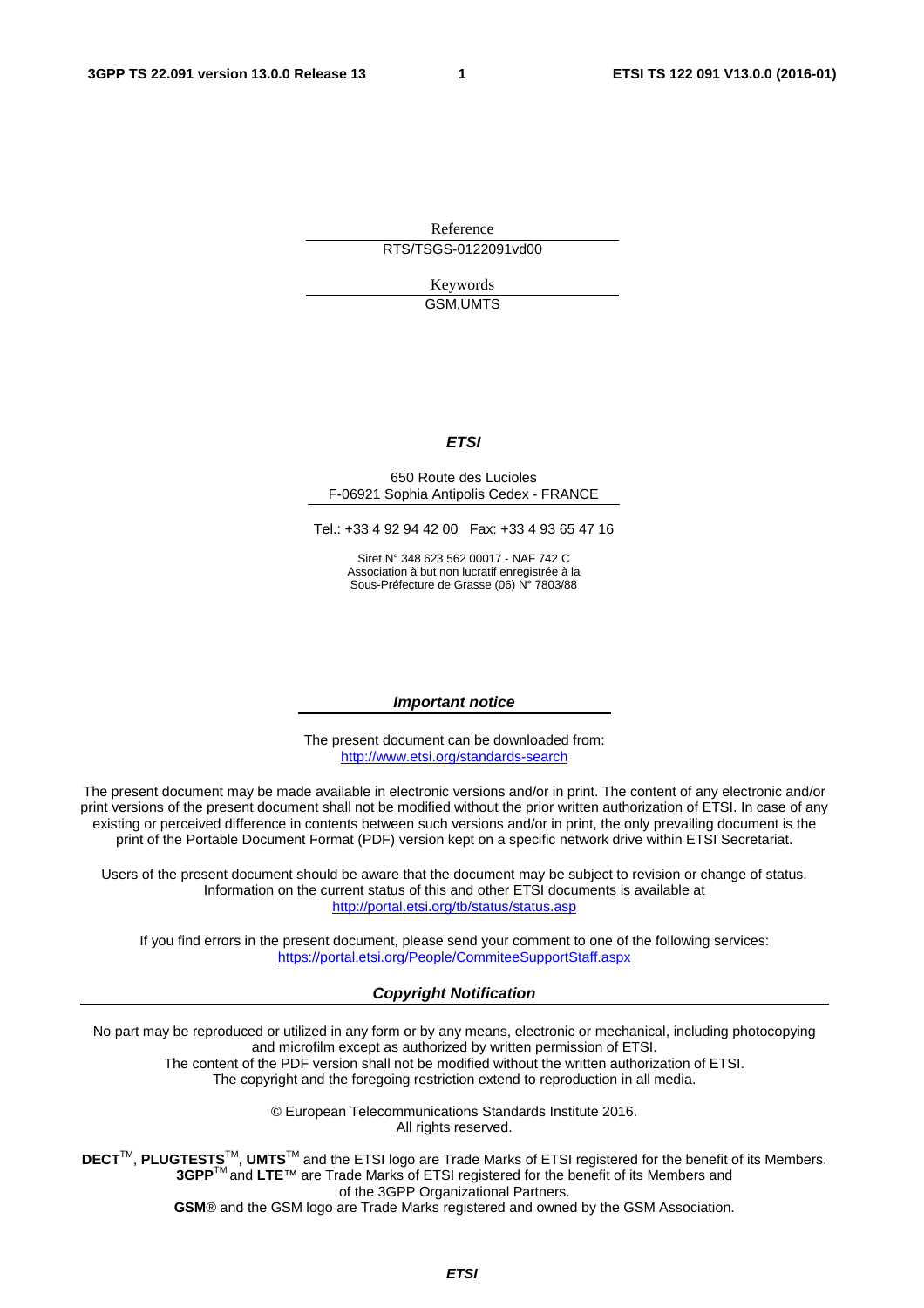### Intellectual Property Rights

IPRs essential or potentially essential to the present document may have been declared to ETSI. The information pertaining to these essential IPRs, if any, is publicly available for **ETSI members and non-members**, and can be found in ETSI SR 000 314: *"Intellectual Property Rights (IPRs); Essential, or potentially Essential, IPRs notified to ETSI in respect of ETSI standards"*, which is available from the ETSI Secretariat. Latest updates are available on the ETSI Web server [\(https://ipr.etsi.org/](https://ipr.etsi.org/)).

Pursuant to the ETSI IPR Policy, no investigation, including IPR searches, has been carried out by ETSI. No guarantee can be given as to the existence of other IPRs not referenced in ETSI SR 000 314 (or the updates on the ETSI Web server) which are, or may be, or may become, essential to the present document.

### Foreword

This Technical Specification (TS) has been produced by ETSI 3rd Generation Partnership Project (3GPP).

The present document may refer to technical specifications or reports using their 3GPP identities, UMTS identities or GSM identities. These should be interpreted as being references to the corresponding ETSI deliverables.

The cross reference between GSM, UMTS, 3GPP and ETSI identities can be found under <http://webapp.etsi.org/key/queryform.asp>.

### Modal verbs terminology

In the present document "**shall**", "**shall not**", "**should**", "**should not**", "**may**", "**need not**", "**will**", "**will not**", "**can**" and "**cannot**" are to be interpreted as described in clause 3.2 of the [ETSI Drafting Rules](http://portal.etsi.org/Help/editHelp!/Howtostart/ETSIDraftingRules.aspx) (Verbal forms for the expression of provisions).

"**must**" and "**must not**" are **NOT** allowed in ETSI deliverables except when used in direct citation.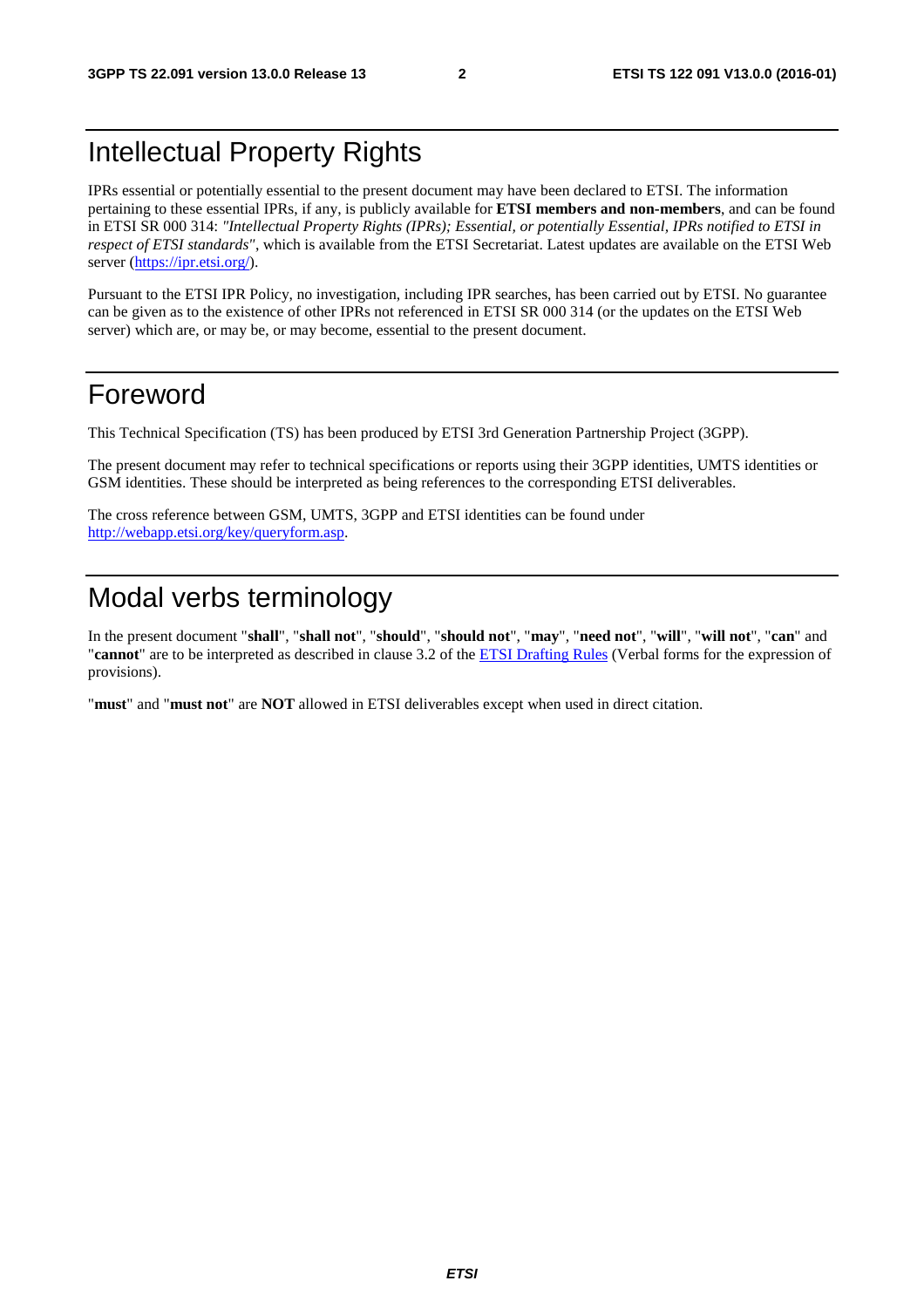$\mathbf{3}$ 

# Contents

| 1            |                                                                                                 |  |  |  |  |  |
|--------------|-------------------------------------------------------------------------------------------------|--|--|--|--|--|
| 2            |                                                                                                 |  |  |  |  |  |
| 3            |                                                                                                 |  |  |  |  |  |
| 3.1          |                                                                                                 |  |  |  |  |  |
| 3.2          |                                                                                                 |  |  |  |  |  |
| 4            |                                                                                                 |  |  |  |  |  |
| 4.1          |                                                                                                 |  |  |  |  |  |
| 5            |                                                                                                 |  |  |  |  |  |
| 5.1<br>5.2   |                                                                                                 |  |  |  |  |  |
| 5.3          |                                                                                                 |  |  |  |  |  |
| 5.4          |                                                                                                 |  |  |  |  |  |
| 5.5          |                                                                                                 |  |  |  |  |  |
| 5.6          |                                                                                                 |  |  |  |  |  |
| 5.7          |                                                                                                 |  |  |  |  |  |
| 5.8          |                                                                                                 |  |  |  |  |  |
| 5.9          |                                                                                                 |  |  |  |  |  |
| 5.10         |                                                                                                 |  |  |  |  |  |
| 6            |                                                                                                 |  |  |  |  |  |
| 7            |                                                                                                 |  |  |  |  |  |
| 8            |                                                                                                 |  |  |  |  |  |
| 8.1          |                                                                                                 |  |  |  |  |  |
| 8.2          |                                                                                                 |  |  |  |  |  |
| 8.3          |                                                                                                 |  |  |  |  |  |
| 8.4<br>8.5   |                                                                                                 |  |  |  |  |  |
| 8.6          |                                                                                                 |  |  |  |  |  |
| 8.7          |                                                                                                 |  |  |  |  |  |
| 8.8          |                                                                                                 |  |  |  |  |  |
| 8.9          |                                                                                                 |  |  |  |  |  |
| 8.10         |                                                                                                 |  |  |  |  |  |
| 8.11         |                                                                                                 |  |  |  |  |  |
| 8.12         |                                                                                                 |  |  |  |  |  |
| 8.13<br>8.14 |                                                                                                 |  |  |  |  |  |
| 8.15         |                                                                                                 |  |  |  |  |  |
| 8.16         | Barring of all Outgoing International Calls except those direct to the Home PLMN Country (BOIC- |  |  |  |  |  |
| 8.17         |                                                                                                 |  |  |  |  |  |
| 8.18         | Barring of Incoming Calls when roaming outside the home PLMN country (BIC-Roam)12               |  |  |  |  |  |
| 8.19         |                                                                                                 |  |  |  |  |  |
| 9            |                                                                                                 |  |  |  |  |  |
|              | Deviations of PLMN ECT to the ISDN specifications of ECT13<br><b>Annex A (informative):</b>     |  |  |  |  |  |
| A.1          |                                                                                                 |  |  |  |  |  |
|              |                                                                                                 |  |  |  |  |  |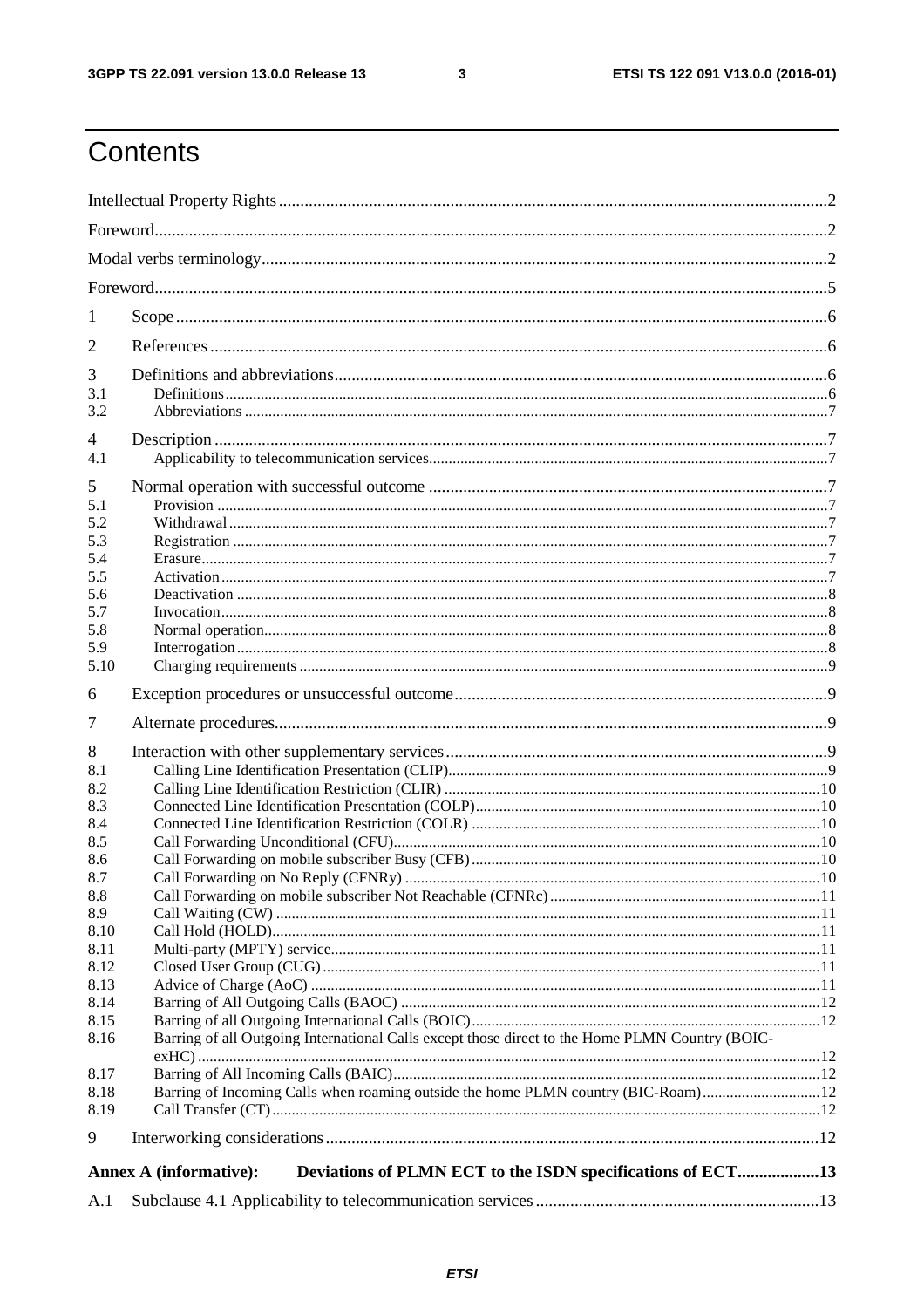$\overline{\mathbf{4}}$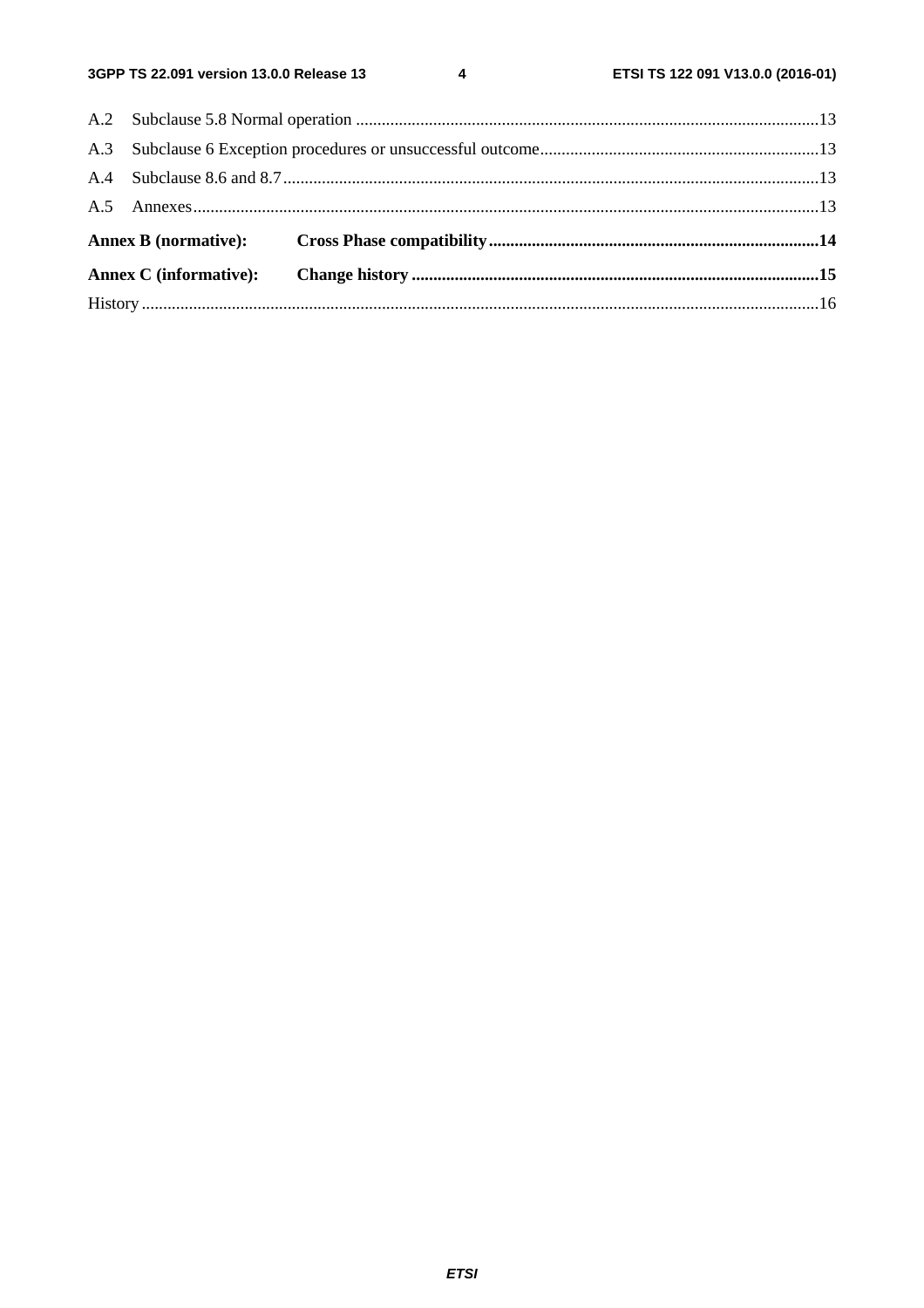### Foreword

This Technical Specification has been produced by the 3<sup>rd</sup> Generation Partnership Project (3GPP).

The contents of the present document are subject to continuing work within the TSG and may change following formal TSG approval. Should the TSG modify the contents of the present document, it will be re-released by the TSG with an identifying change of release date and an increase in version number as follows:

Version x.y.z

where:

- x the first digit:
	- 1 presented to TSG for information;
	- 2 presented to TSG for approval;
	- 3 or greater indicates TSG approved document under change control.
- y the second digit is incremented for all changes of substance, i.e. technical enhancements, corrections, updates, etc.
- z the third digit is incremented when editorial only changes have been incorporated in the document.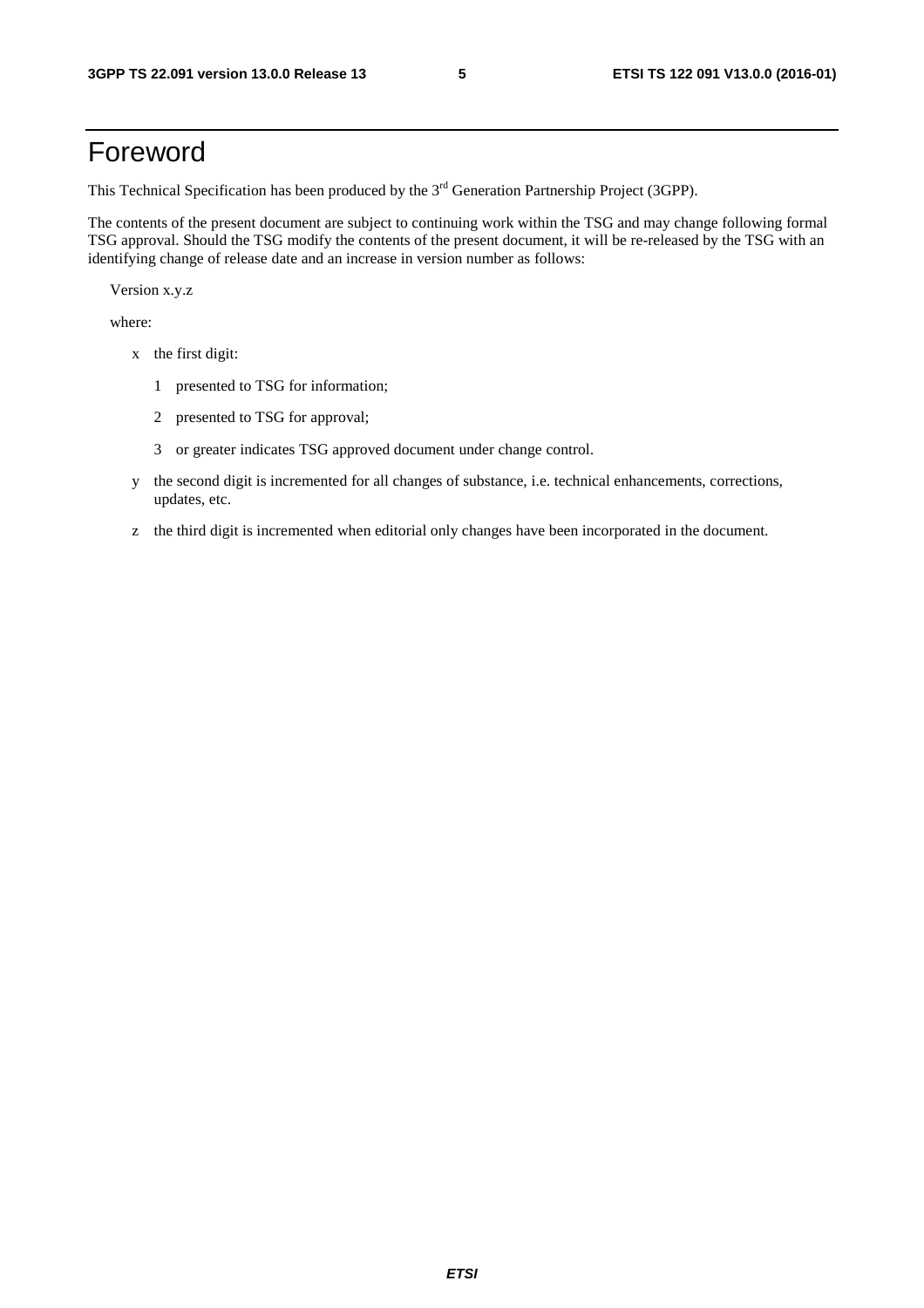#### 1 Scope

The present document specifies the stage 1 description of Explicit Call Transfer (ECT) from the service subscriber's and user's points of view, in particular:

- the procedures for normal operation with successful outcome;
- the action to be taken in exceptional circumstances;
- the interaction with other supplementary services.

The present document does not deal with the Man-Machine Interface (MMI) requirements, but makes reference to the appropriate Technical Specifications.

The charging principles applied to ECT are established in the present document in terms of the charging information required to be collected. Any subsequent charging implications are outside of the scope of the present document.

Any interactions with other networks not dealt with in Clause 9 are outside the scope of the present document.

### 2 References

The following documents contain provisions which, through reference in this text, constitute provisions of the present document.

- References are either specific (identified by date of publication, edition number, version number, etc.) or non-specific.
- For a specific reference, subsequent revisions do not apply.
- For a non-specific reference, the latest version applies. In the case of a reference to a 3GPP document (including a GSM document), a non-specific reference implicitly refers to the latest version of that document *in the same Release as the present document*.
- [1] 3GPP TS 21.905: "Vocabulary for 3GPP Specifications".
- [2] 3GPP TS 22.030: " Man-Machine Interface (MMI) of the Mobile Station (MS)".

### 3 Definitions and abbreviations

#### 3.1 Definitions

For the purposes of the present document, the following definitions apply.

**Alerting state:** the remote subscriber is being informed of the call (i.e. the connection has not yet been established for that call).

**Answered state:** the connection has been established on the call to the remote subscriber.

**Subscriber A:** is the served mobile subscriber, the one who has subscribed to, and invokes the Explicit Call Transfer supplementary service.

**Subscriber B:** is the other party in one of subscribers A's calls. By convention, in the present document it is considered that the connection has been established on this call.

**Subscriber C:** is the other party in another of subscribers A's calls.

Subscriber D: is the forwarded-to subscriber of call forwarded by subscriber C.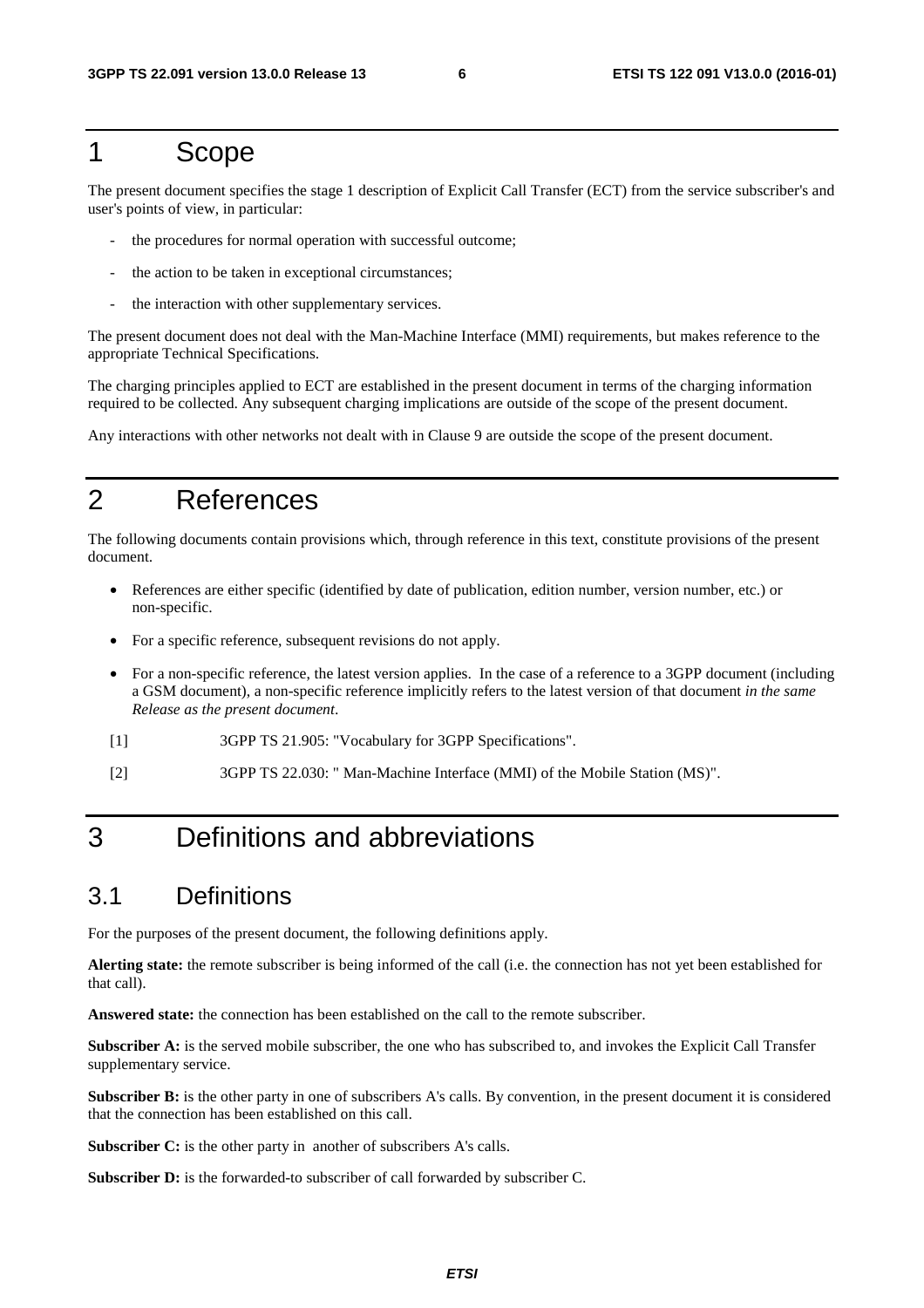NOTE: Each of subscriber B, C and D can be a mobile or a fixed subscriber, and each of them is referred to as "remote party".

**Successful invocation:** The ECT supplementary service is successfully invoked if the outcome of all checks (e.g. subscription, states of calls, resources) performed by the network on the received ECT request from the served subscriber are successful.

#### 3.2 Abbreviations

All abbreviations used within the present document are given in 3GPP TS 21.905 [1].

#### 4 Description

The ECT supplementary service enables the served mobile subscriber (subscriber A) who has two calls , each of which can be an incoming or outgoing call, to connect the other parties in the two calls and release the served mobile subscribers own connection.

Prior to transfer, the connection shall have been established on the call between subscriber A and subscriber B. On the call between subscriber A and subscriber C, either the connection shall have been established prior to transfer, or, as a network option, transfer can occur while subscriber C is being informed of the call (i.e. the connection has not yet been established.)

#### 4.1 Applicability to telecommunication services

This service is applicable to telephony (TS:11) only.

### 5 Normal operation with successful outcome

#### 5.1 Provision

The supplementary service shall be provided after pre-arrangement with the service provider.

The provision of the Call Hold (HOLD) supplementary service is also required.

#### 5.2 Withdrawal

The supplementary service shall be withdrawn at the subscriber request or for service provider reasons.

#### 5.3 Registration

Not applicable.

#### 5.4 Erasure

Not applicable.

#### 5.5 Activation

The supplementary service shall be activated by the service provider as a result of provision.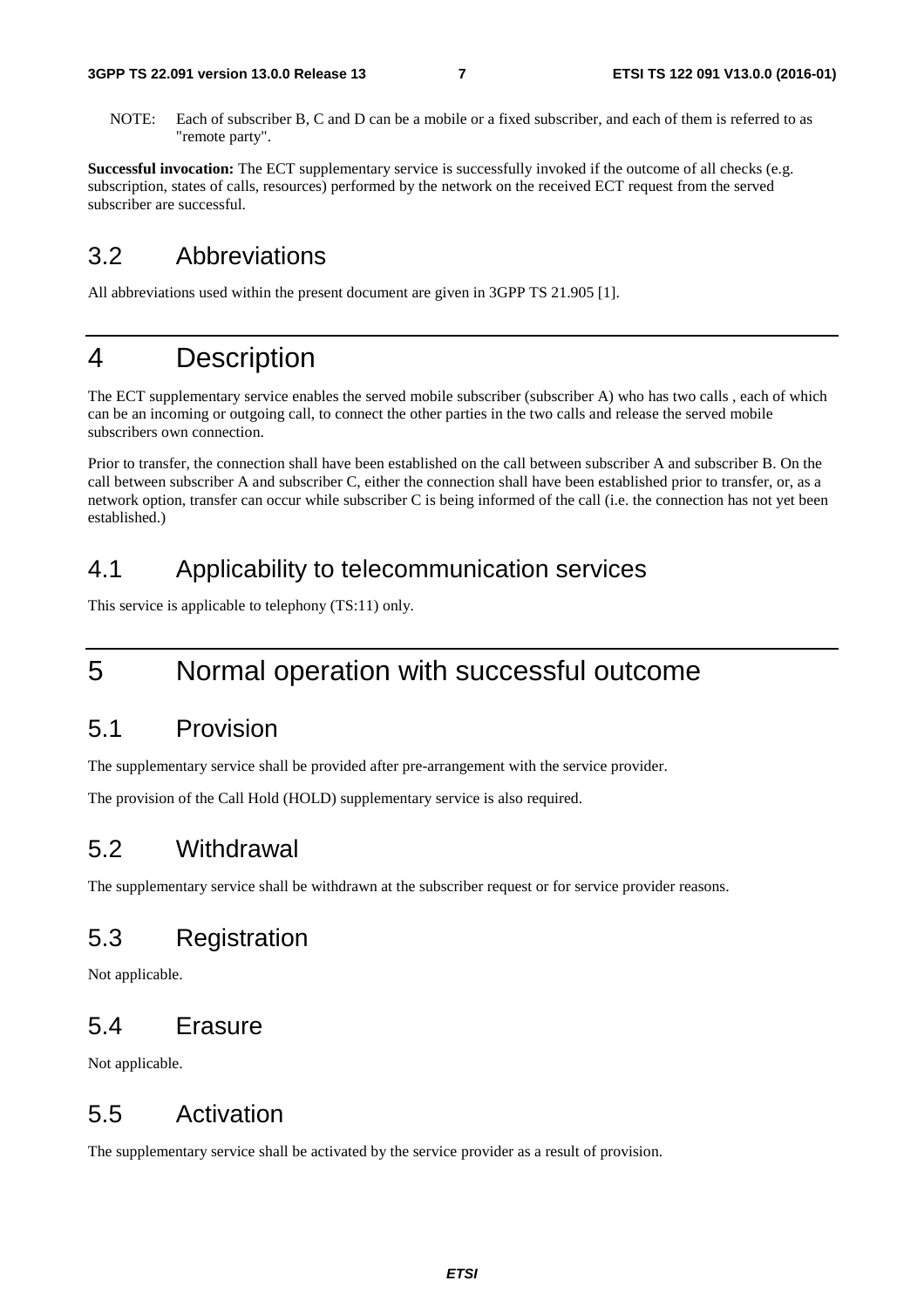### 5.6 Deactivation

The supplementary service shall be deactivated by the service provider as a result of withdrawal.

### 5.7 Invocation

ECT shall be invoked by the served mobile subscriber by use of a control procedure as described in TS 22.030 [2].

### 5.8 Normal operation

The served mobile subscriber (subscriber A) who has two calls (one with subscriber B and one with subscriber C), each of which can be an incoming call or an outgoing call, can request the invocation of the ECT supplementary service with respect to the two calls.

The connection shall have been established on one of the calls (referred to as the call between subscriber A and subscriber B).

The ECT supplementary service can be invoked after the connection has been established on the call between subscriber A and subscriber C, and in addition, as a network option, after subscriber C has been informed of the call (i.e. an outgoing call from subscriber A to subscriber C, where the connection has not yet been established).

On successful invocation of the ECT supplementary service, the two calls between subscriber A and subscriber B and between subscriber A and subscriber C respectively shall be removed from subscriber A's access (i.e. the traffic channel and the signalling channel towards subscriber A will be released) and shall be transformed into a normal call between subscriber B and subscriber C where the state of the previously held party is changed to active without a subscriber action.

The previously held party will be informed in the normal way of the retrieve procedure.

If the network option above is supported, then if subscriber C is being informed of the call from subscriber A at the time of transfer, the call shall remain in this state at subscriber C (as a network option the ringing tone will be given to subscriber B), and when the connection is established by subscriber C, subscriber C shall be connected to subscriber B.

Subscriber A will no longer have any control of the on-going call between B and C.

The network shall inform (if possible) subscriber B and subscriber C of the occasion that call transfer has happened including the state (connection established, or user being informed of the call) of the call to the other subscriber.

If the network option above is supported, then after connection is established on a call which was transferred whilst subscriber C was being informed of that call, subscriber B shall be informed that the connection has been established on the call to subscriber C.

The line identity of subscriber B shall be indicated to subscriber C as specified in subclauses 8.1 through 8.4.

The line identity of subscriber C shall be indicated to subscriber B as specified in subclauses 8.1 through 8.4, either:

- at the time of transfer, if the connection had been established between subscriber A and subscriber C; or
- when subscriber B is informed that the connection has been established to subscriber C, if this occurs after transfer.

### 5.9 Interrogation

Not applicable.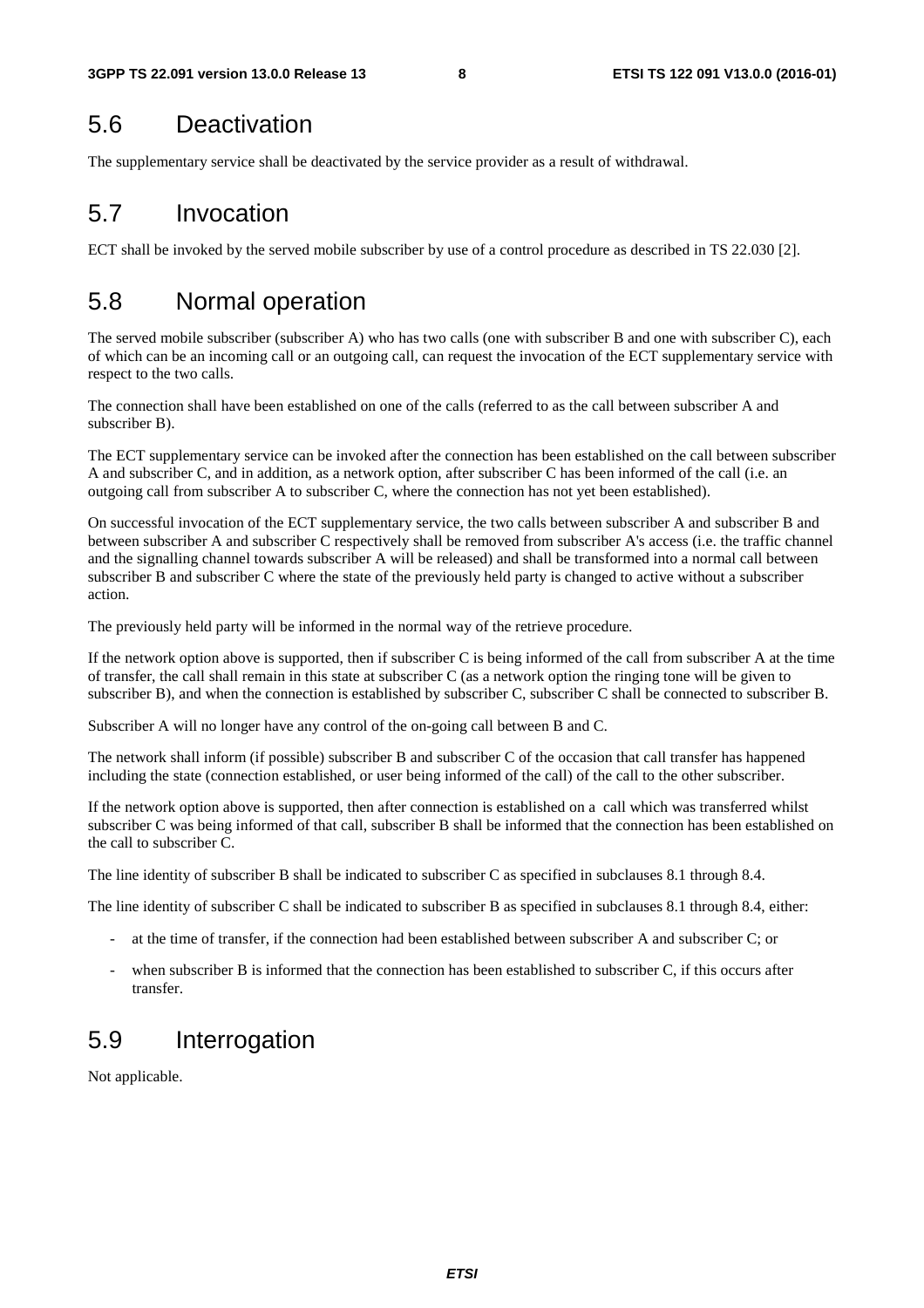#### 5.10 Charging requirements

The charging principles applicable prior to the served mobile subscribers invocation of ECT, shall also apply after the ECT supplementary service is successfully invoked, i.e. the same charging information will continue to be collected after invocation as before. The charging information for both calls shall contain an indication of successful invocation of ECT.

NOTE: There is no additional charging requirement on the interchange signalling capabilities.

#### 6 Exception procedures or unsuccessful outcome

If a mobile subscriber tries to invoke the call transfer service while not subscribed to or the network cannot provide ECT supplementary service for some other reason, an indication shall be provided to the mobile subscriber to notify the mobile subscriber with the reason of failure.

The call state is not affected and the established connection shall remain in the state prior to the request.

In the case where:

- the two calls are incompatible with the ECT request, i.e. either one of them or both are not belonging to the service TS:11 (telephony);
- if the network option is not supported and the call state is not compatible with the request, e.g. one call is not answered

the request shall be rejected by the network and the subscriber shall be notified with the reason.

The call state is not affected and the established connection shall remain in the state prior to the request.

The request for the ECT supplementary service shall be rejected if, as a network option, the network can determine that the resulting connection would contain no subscriber who is able to terminate the call.

NOTE: It may not be possible to decide if the resulting connection would have such a subscriber, e.g. when interworking between different versions of signalling systems occurs. In such cases, as a network option, the request for the ECT supplementary service may be accepted, or rejected. If the request for the ECT supplementary service is accepted in this case, the network may employ other means to control this situation (e.g. time supervision). The procedures for this are outside the scope of the present document.

### 7 Alternate procedures

For further study.

### 8 Interaction with other supplementary services

#### 8.1 Calling Line Identification Presentation (CLIP)

If subscriber A originated the call between subscribers A and B, and subscriber B subscribes to CLIP, subscriber C's identity shall be presented to subscriber B, subject to subscriber C's line identification restrictions (see subclauses 8.2 and 8.4). If the connection has been established on the call between subscribers A and C before ECT is invoked, subscriber C's identity shall be presented when ECT is invoked. If the connection is established on the call between subscribers A and C after ECT is invoked, subscriber C's identity shall be presented when the connection on that call is established.

If subscriber A originated the call between subscribers A and C, and subscriber C subscribes to CLIP, subscriber B's identity shall be presented to subscriber C, subject to subscriber B's line identification restrictions (see subclauses 8.2 and 8.4) when ECT is invoked.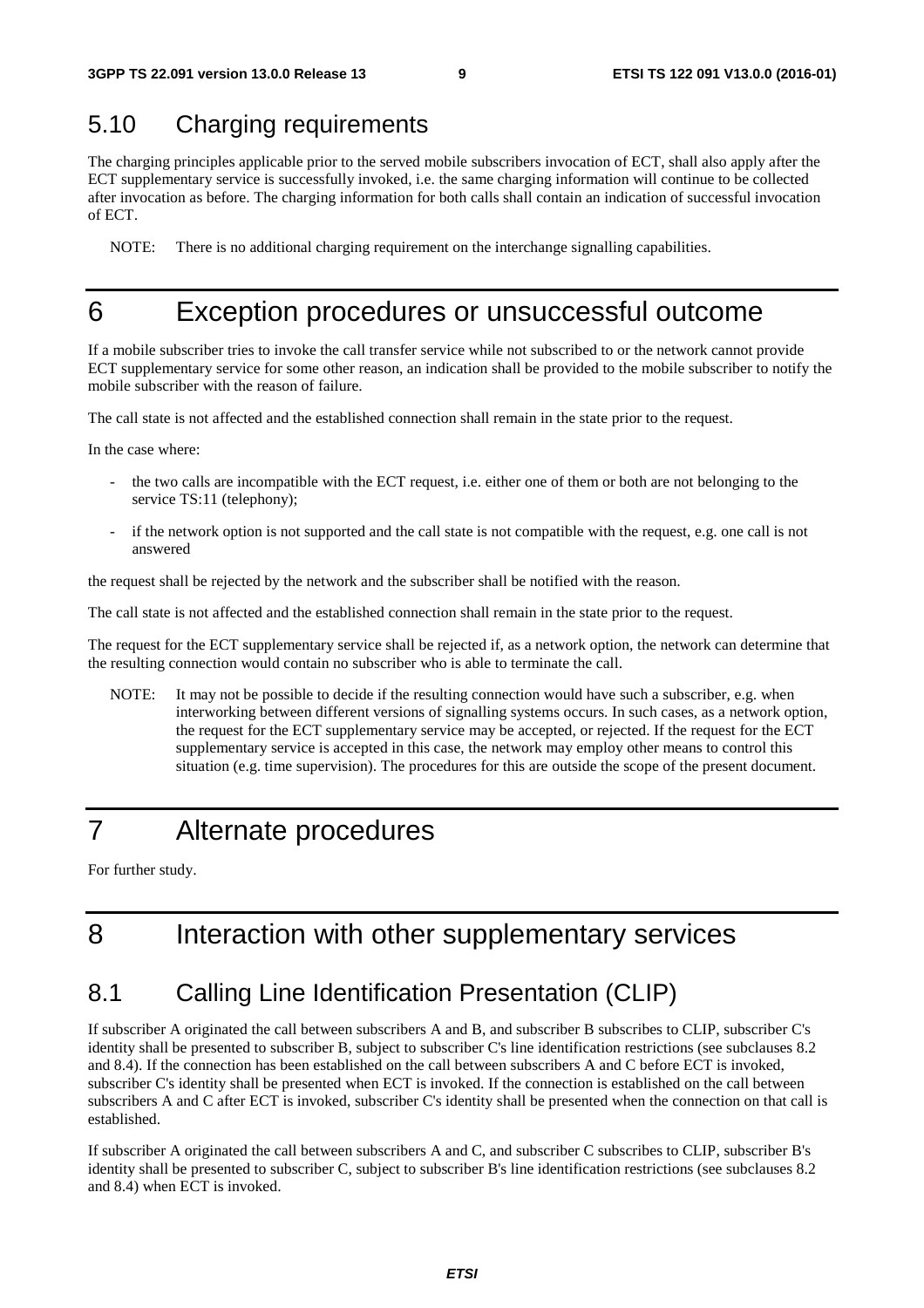#### 8.2 Calling Line Identification Restriction (CLIR)

If subscriber B originated the call between subscribers A and B, and subscriber B subscribes to CLIR, presentation of subscriber B's identity to subscriber C shall be controlled by that subscription. Subscriber B's serving network may also provide information on the cause of no CLI.

If subscriber C originated the call between subscribers A and C, and subscriber C subscribes to CLIR, presentation of subscriber C's identity to subscriber B shall be controlled by that subscription. Subscriber C's serving network may also provide information on the cause of no CLI.

#### 8.3 Connected Line Identification Presentation (COLP)

If subscriber B originated the call between subscribers A and B, and subscriber B subscribes to COLP, subscriber C's identity shall be presented to subscriber B, subject to subscriber C's line identification restrictions (see subclauses 8.2 and 8.4). If the connection has been established on the call between subscribers A and C before ECT is invoked, subscriber C's identity shall be presented when ECT is invoked. If the connection is established on the call between subscribers A and C after ECT is invoked, subscriber C's identity shall be presented when the connection on that call is established.

If subscriber C originated the call between subscribers A and C, and subscriber C subscribes to COLP, subscriber B's identity shall be presented to subscriber C, subject to subscriber B's line identification restrictions (see subclauses 8.2 and 8.4) when ECT is invoked.

#### 8.4 Connected Line Identification Restriction (COLR)

If subscriber A originated the call between subscribers A and B, and subscriber B subscribes to COLR, presentation of subscriber B's identity to subscriber C shall be controlled by that subscription.

If subscriber A originated the call between subscribers A and C, and subscriber C subscribes to COLR, presentation of subscriber C's identity to subscriber B shall be controlled by that subscription.

### 8.5 Call Forwarding Unconditional (CFU)

No impact.

### 8.6 Call Forwarding on mobile subscriber Busy (CFB)

Where a network supports the option to transfer a call for which the connection has been established to a subscriber C to which the connection has not yet been established, the transferred call will be forwarded to a forwarded-to subscriber D if the CFB condition at subscriber C (i.e. UDUB) applies.

For a call that is forwarded due to CFB after ECT is invoked, the sending of line identities to subscriber B and forwarded-to subscriber D respectively shall correspond to what is specified for the B and C subscribers in subclauses 8.1 through 8.4, i.e. replacing 'subscriber C' with 'the forwarded-to subscriber D' in the text.

### 8.7 Call Forwarding on No Reply (CFNRy)

The CFNRy timer at C is not restarted after the transfer has taken place.

Where a network supports the option to transfer a call for which the connection has been established to a subscriber C to which the connection has not yet been established, the transferred call will be forwarded to a forwarded-to subscriber D if the call forwarding no reply timer expires.

For a call that is forwarded due to CFNRy after ECT is invoked, the sending of line identities to subscriber B and forwarded-to subscriber D respectively shall correspond to what is specified for the B and C subscribers in subclauses 8.1 through 8.4, i.e. replacing 'subscriber C' with 'the forwarded-to subscriber D' in the text.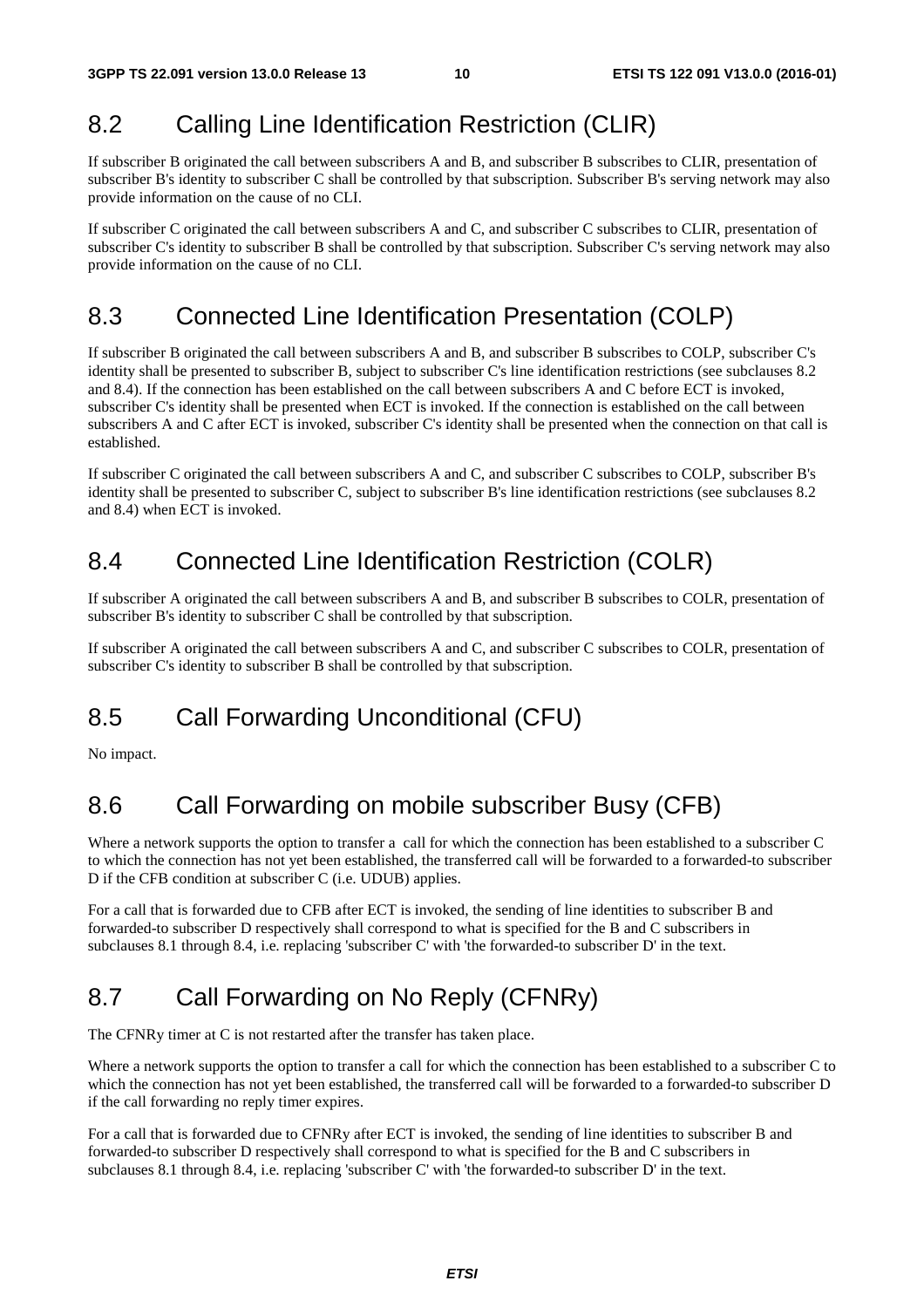#### 8.8 Call Forwarding on mobile subscriber Not Reachable (CFNRc)

No impact.

#### 8.9 Call Waiting (CW)

No impact, any party may receive a CW indication before, during or after the calls are transferred.

NOTE: After execution of ECT the served subscribers access is free for receiving calls without a CW indication.

If subscriber A has one active, one held and one waiting call, then once ECT of the held and active calls has been successfully completed, subscriber A shall be offered the normal notification that there is a new call, as for a normal terminating call.

If the call to subscriber C meets the waiting state at C, the subscriber B shall be informed after successful transfer about the waiting status at subscriber C.

#### 8.10 Call Hold (HOLD)

No impact, if either subscriber B or C have put their call to the served subscriber A on hold prior to the transfer, the resulting transferred call shall remain on hold by that subscriber. In this case the remote parties shall not be informed of the held state on the call.

#### 8.11 Multi-party (MPTY) service

A served mobile subscriber who has invoked MPTY supplementary service is not allowed to invoke the ECT supplementary service.

This is due to the fact that the MPTY functionality can not be subject to call transfer at all.

Any of the remote parties is allowed to invoke ECT.

#### 8.12 Closed User Group (CUG)

The two calls shall use the same closed user group for the transfer to be successful.

NOTE: Closed user group restrictions between subscribers will have been checked when the first call is established. Similarly, closed user group restrictions between subscribers will have been checked when established the second call.

### 8.13 Advice of Charge (AoC)

Served mobile subscriber:

- if call transfer is successfully accepted by the network, subscriber A will be disconnected, and therefore AoC processing at subscribers A Mobile Station will be stopped;
- for the combination AoC charging level and ECT, it is strongly recommended not to subscribe to both supplementary services at the same time.

Remote mobile subscriber:

any AoC service at the remote sides will continue to calculate the charging information according to the original call.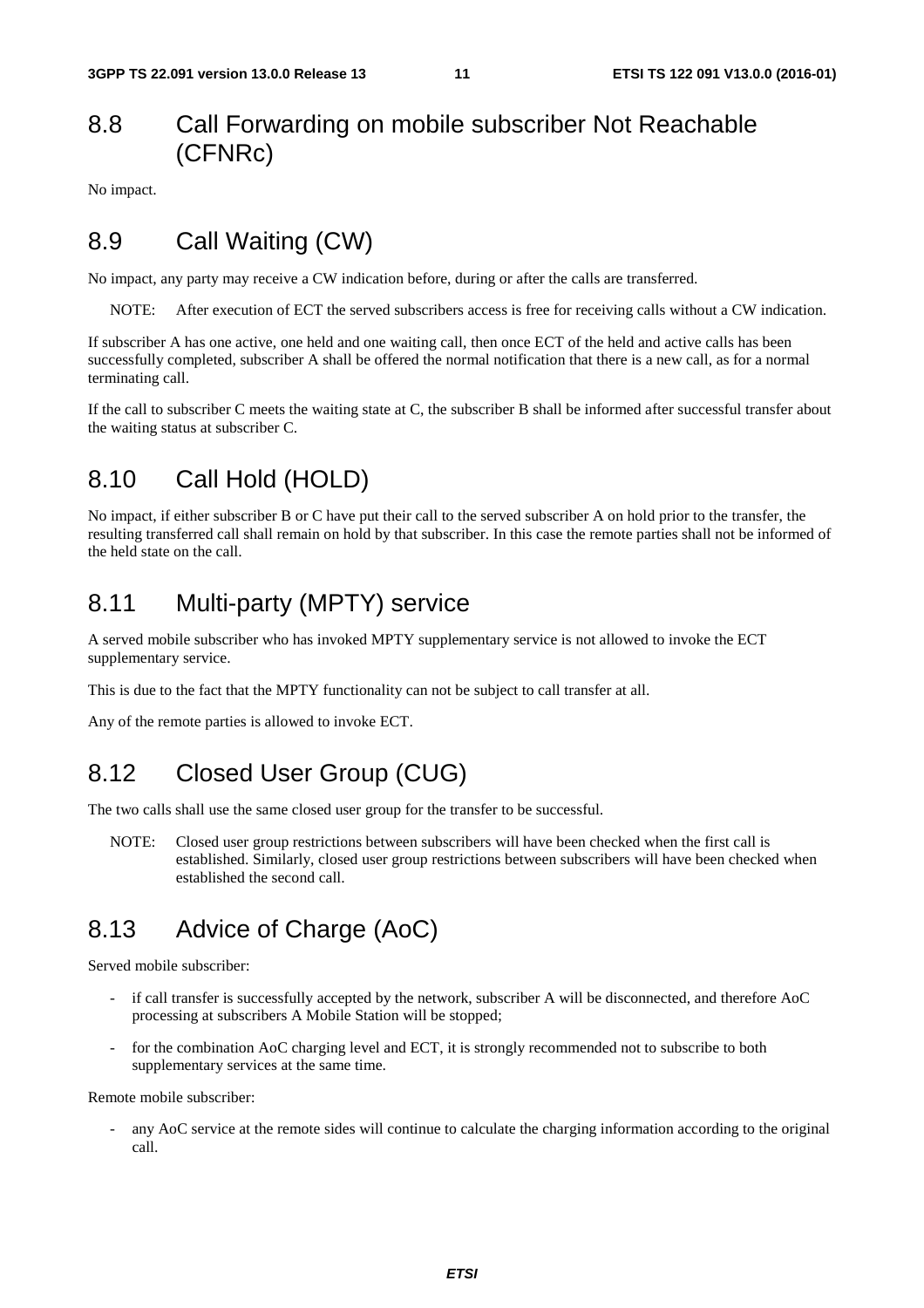### 8.14 Barring of All Outgoing Calls (BAOC)

No impact.

### 8.15 Barring of all Outgoing International Calls (BOIC)

No impact.

NOTE: If transfer occurs successfully at subscriber A, the barring programs at the remote subscribers cannot be checked again.

#### 8.16 Barring of all Outgoing International Calls except those direct to the Home PLMN Country (BOIC-exHC)

No impact.

#### 8.17 Barring of All Incoming Calls (BAIC)

No impact.

#### 8.18 Barring of Incoming Calls when roaming outside the home PLMN country (BIC-Roam)

No impact.

### 8.19 Call Transfer (CT)

No impact.

The ECT supplementary service can be invoked simultaneously by the users on a call for which the connection has been established, but this is not regarded as a normal situation. The network will not be required to prevent this occurring, but likewise cannot guarantee that the indications supplied to the users involved will be sensible to those users. There can be more than one indication generated due to multiple invocations of the ECT supplementary service and the arrival of such indications is dependent on the timing of their invocation by the users involved in the call. The network shall transfer these indications when they are generated.

Therefore, both mobile subscribers (subscriber A and subscriber B) in a normal call, who have each subscribed to the ECT supplementary service, can simultaneous transfer the call. That is, if subscriber A and subscriber B are involved in a call on which the connection has been established, subscriber A can transfer the call to user C and subscriber B can transfer the call to user D.

NOTE: Mechanisms which prevent the ECT supplementary service from resulting in a connection which contains no subscriber able to terminate the call may result in rejection of simultaneous requests to invoke the ECT supplementary service by the subscribers involved in the call.

## 9 Interworking considerations

The operation of this supplementary service is not affected by the nature of the far end of the connections.

NOTE: In some networks the indication to the remote parties about the invocation of ECT may not be supported.

NOTE: If transfer occurs successfully at subscriber A, the barring programs at the remote subscribers cannot be checked again.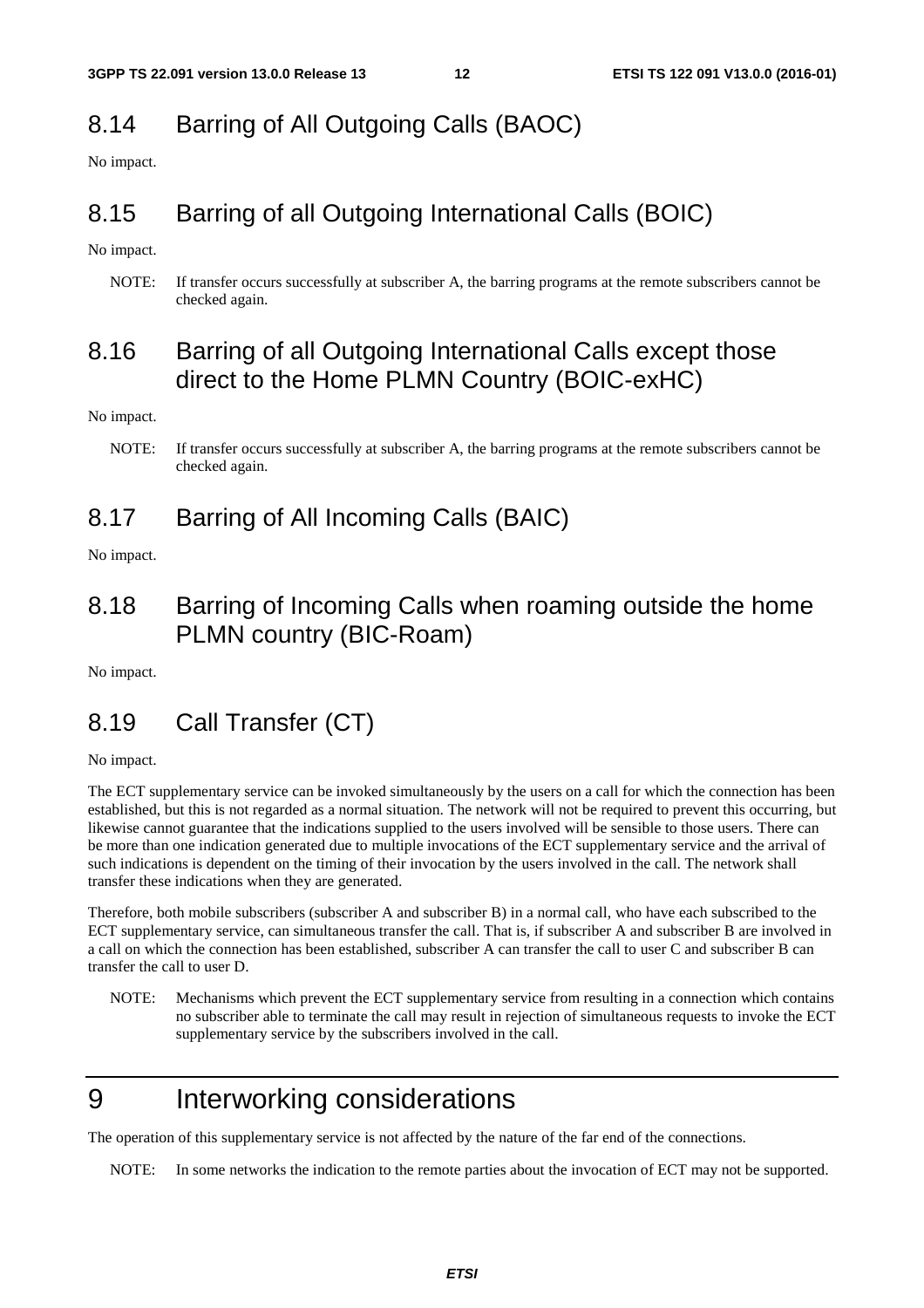## Annex A (informative): Deviations of PLMN ECT to the ISDN specifications of ECT

### A.1 Subclause 4.1 Applicability to telecommunication services

This service is applicable to Telephony (TS:11) only.

**NA1 states**: applicable to all circuit switched basic telecommunication services.

### A.2 Subclause 5.8 Normal operation

The NOTE describing the Call Hold scenario is not included in the 3GPP stage 1 specifications.

In 3GPP specifications there a explicit explanation that the previously held party shall be informed of the retrieve procedure.

**NA1:** there is no explicit description of this procedure.

In 3GPP specifications there is no explicit exchange of the subaddress of the remote parties after the successful transfer defined.

**NA1 states:** After the successful transfer of the call, the subscriber B and subscriber C can deliver if supplied their subaddress to the other subscriber.

### A.3 Subclause 6 Exception procedures or unsuccessful outcome

In the case where:

- the two calls are incompatible with ECT (either one of them or both are not Telephony service);
- the call state is not compatible with the request, e.g. one call is not answered;
- etc. (for further study).

the request will be rejected by the network and the subscriber will be notified of the cause.

**NA1 states**: It is the responsibility of the served user to ensure that the two calls are compatible.

### A.4 Subclause 8.6 and 8.7

**NA1**: There is no special definition of the impact of the interaction between CFB and CFNRy and ECT on the line identification supplementary services.

### A.5 Annexes

Annex A is missing in the ISDN specification.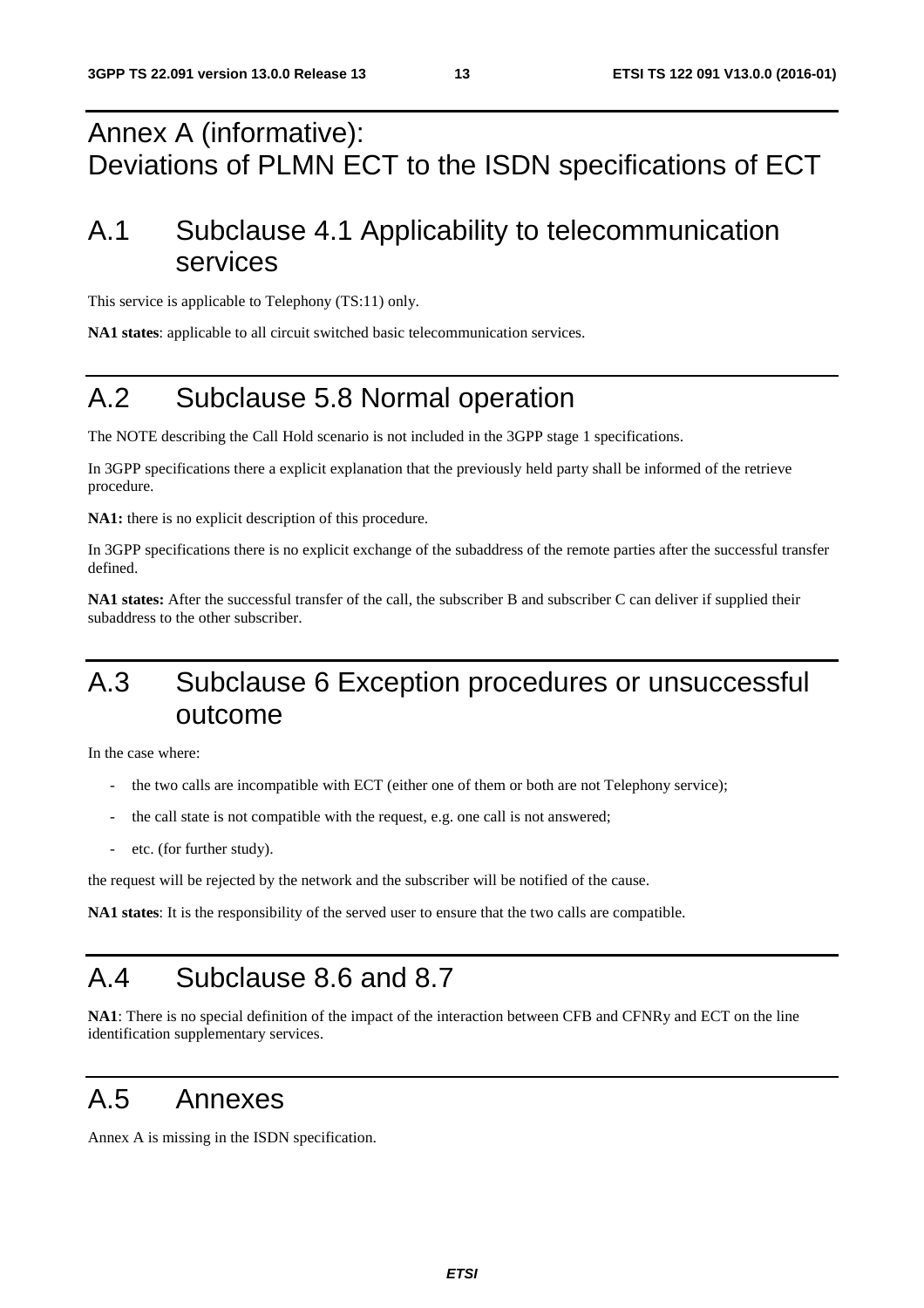### Annex B (normative): Cross Phase compatibility

As a operator option it is possible to support also the invocation of ECT by using Unstructured Supplementary Service Data (USSD).

The USSD string used should be the same as the standardised MMI code (4 SEND) for ECT.

The network shall send an indication towards the user if ECT was invoked successfully or unsuccessfully, though the mechanism for this indication is not specified.

If a remote party uses a non-ECT mobile station they may not receive the ECT notification.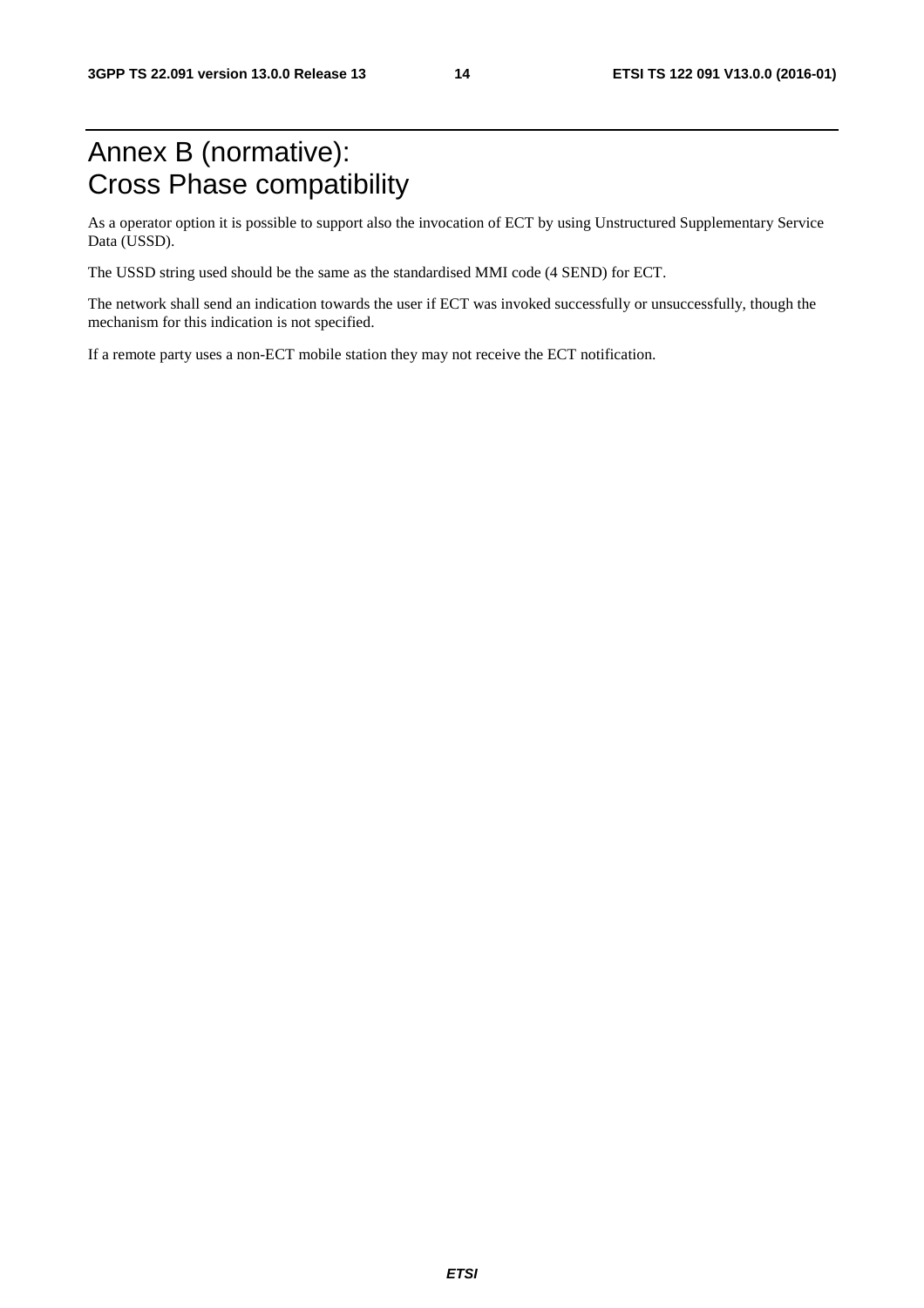# Annex C (informative): Change history

| <b>Change history</b> |           |                     |                     |           |                |       |                |                                         |            |            |                            |
|-----------------------|-----------|---------------------|---------------------|-----------|----------------|-------|----------------|-----------------------------------------|------------|------------|----------------------------|
| TSG SA# SA Doc.       |           | <b>SA1 Doc</b>      | <b>Spec</b>         | <b>CR</b> | <b>Rev Rel</b> |       |                | Cat Subject/Comment                     | <b>Old</b> | <b>New</b> | <b>Work</b><br><b>Item</b> |
| Jun 1999              |           |                     | <b>GSM</b><br>02.91 |           |                |       |                | Transferred to 3GPP SA1                 | 7.0.0      |            |                            |
| SA#04                 |           |                     | 22.091              |           |                | R99   |                |                                         |            | 3.0.0      |                            |
| SP-05                 | SP-99479  | S1-99637            | 22.091              | 001       |                | R99   | D              | Editorial changes for alignment         | 3.0.0      | 3.0.1      |                            |
| SP-09                 | SP-000377 | S1-000587           | 22.091              | 002       |                | R99   | F              | CR on CLI presentation<br>modifications | 3.0.1      | 3.1.0      |                            |
| SP-11                 |           | SP-010065 S1-010258 | 22.091              |           |                | Rel-4 |                | Transferred to 3GPP Release 4           | 3.1.0      | 4.0.0      |                            |
| SP-16                 | SP-020267 | S1-021043           | 22.091              |           |                | Rel-5 |                | Updated from Rel-4 to Rel5              | 4.0.0      | 5.0.0      |                            |
| SP-26                 |           | SP-040744 S1-040997 | 22.091              |           |                | Rel-6 |                | Updated from Rel-5 to Rel-6             | 5.0.0      | 6.0.0      |                            |
| SP-36                 |           |                     | 22.091              |           |                | Rel-7 |                | Updated from Rel-6 to Rel-7             | 6.0.0      | 7.0.0      |                            |
| SP-42                 |           |                     |                     |           |                | Rel-8 |                | Updated from Rel-7 to Rel-8             | 7.0.0      | 8.0.0      |                            |
| SP-46                 |           |                     |                     |           |                |       | $\blacksquare$ | Updated to Rel-9 by MCC                 | 8.0.0      | 9.0.0      |                            |
| 2011-03               |           |                     |                     |           |                |       |                | Update to Rel-10 version (MCC)          | 9.0.0      | 10.0.0     |                            |
| 2012-09               |           |                     |                     |           |                |       |                | Updated to Rel-11 by MCC                | 10.0.0     | 11.0.0     |                            |
| 2014-10               |           |                     |                     |           | ۰              |       |                | Update to Rel-12 version (MCC)          | 11.0.0     | 12.0.0     |                            |
| 2015-12               |           |                     |                     |           |                |       |                | Updated to Rel-13 by MCC                | 12.0.0     | 13.0.0     |                            |